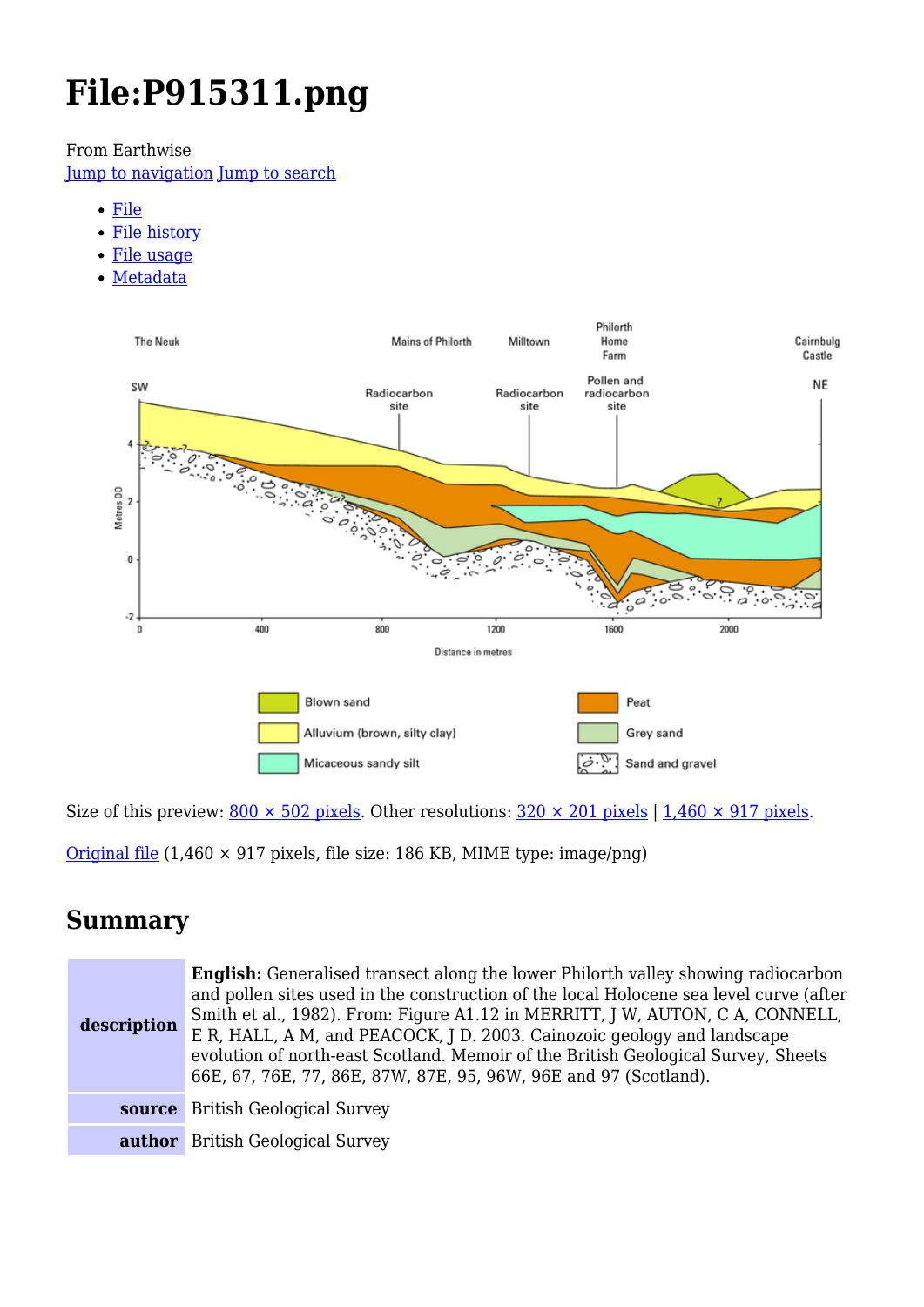## **Licencing**

{{subst:Custom license marker added by UW}}

Download of 1000 x 1000 pixel images is free for all non-commercial use - all we ask in return is for you to acknowledge BGS when using our images. Click our Terms and Conditions link below for information on acknowledgement text, and to find out about using our images commercially. **Copyright**

The images featured on this site unless otherwise indicated are copyright material of the UK Research and Innovation (UKRI), of which the British Geological Survey is a component body. The British Geological Survey encourages the use of its material in promoting geological and environmental sciences. The images may be reproduced free of charge for any non-commercial use in any format or medium provided they are reproduced accurately and not used in a misleading or derogatory context. Where any images on this site are being republished or copied to others, the source of the material must be identified and the copyright status acknowledged. The permission to reproduce UKRI protected material does not extend to any images on this site which are identified as being the copyright of a third party. Authorisation to reproduce such material must be obtained from the copyright holders concerned.

#### **Non-commercial Use**

Use of the images downloaded from this site and reproduced digitally or otherwise may only be used for non-commercial purposes, which are:-

- Private study or research for a non-commercial purpose
- Education for teaching, preparation and examination purposes

When using the images please credit 'British Geological Survey' and include the catalogue reference ('P Number') of the item to allow others to access the original image or document. Noncommercial users of the images from this site are restricted to downloading no more than 30 images, without seeking further permission from [enquiries@bgs.ac.uk](mailto:enquiries@bgs.ac.uk)

#### **Commercial Use**

For commercial use of these images for which higher resolution images are available, individual permissions and/or licences arrangements should be agreed by contacting [enquiries@bgs.ac.uk](mailto:enquiries@bgs.ac.uk) Commercial use will include publications in books (including educational books), newspapers, journals, magazines, CDs and DVDs, etc, where a cover charge is applied; broadcasts on TV, film and theatre; and display in trade fairs, galleries, etc. If you are in doubt as to whether your intended use is commercial, please contact [enquiries@bgs.ac.uk](mailto:enquiries@bgs.ac.uk)

#### **Warranty**

Use of the images downloaded from this site is at the users own risk. UKRI gives no warranty as to the quality of the images or the medium on which they are provided or their suitability for any use.

#### **Ordnance Survey topography**

Maps and diagrams in Earthwise use topography based on Ordnance Survey mapping. The National Grid and other Ordnance Survey data ©Crown Copyright and database rights 2015. Ordnance Survey Licence No. 100021290 EUL.

## **File history**

Click on a date/time to view the file as it appeared at that time.



You cannot overwrite this file.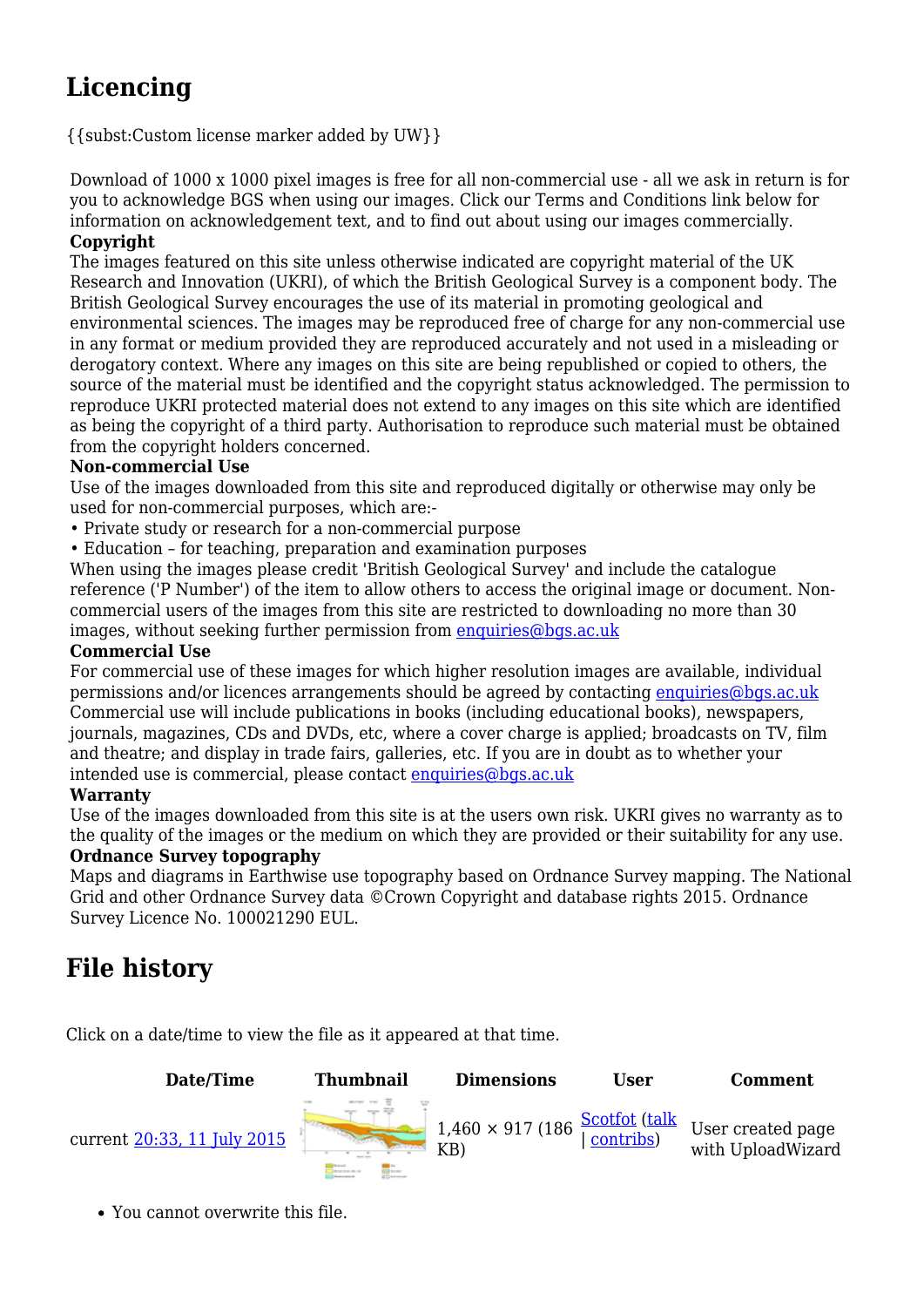## **File usage**

The following page links to this file:

[Philorth valley, Fraserburgh - locality, Cainozoic of north-east Scotland](http://earthwise.bgs.ac.uk/index.php/Philorth_valley,_Fraserburgh_-_locality,_Cainozoic_of_north-east_Scotland)

## **Metadata**

This file contains additional information, probably added from the digital camera or scanner used to create or digitise it.

If the file has been modified from its original state, some details may not fully reflect the modified file.

#### **Horizontal resolution** 118.11 dpc

**Vertical resolution** 118.11 dpc

Retrieved from ['http://earthwise.bgs.ac.uk/index.php?title=File:P915311.png&oldid=17221'](http://earthwise.bgs.ac.uk/index.php?title=File:P915311.png&oldid=17221) [Categories:](http://earthwise.bgs.ac.uk/index.php/Special:Categories)

- [License tags](http://earthwise.bgs.ac.uk/index.php/Category:License_tags)
- [Uploaded with UploadWizard](http://earthwise.bgs.ac.uk/index.php/Category:Uploaded_with_UploadWizard)

## **Navigation menu**

#### **Personal tools**

- Not logged in
- [Talk](http://earthwise.bgs.ac.uk/index.php/Special:MyTalk)
- [Contributions](http://earthwise.bgs.ac.uk/index.php/Special:MyContributions)
- [Log in](http://earthwise.bgs.ac.uk/index.php?title=Special:UserLogin&returnto=File%3AP915311.png&returntoquery=action%3Dmpdf)
- [Request account](http://earthwise.bgs.ac.uk/index.php/Special:RequestAccount)

#### **Namespaces**

- [File](http://earthwise.bgs.ac.uk/index.php/File:P915311.png)
- [Discussion](http://earthwise.bgs.ac.uk/index.php?title=File_talk:P915311.png&action=edit&redlink=1)

 $\Box$ 

#### **Variants**

#### **Views**

- [Read](http://earthwise.bgs.ac.uk/index.php/File:P915311.png)
- [Edit](http://earthwise.bgs.ac.uk/index.php?title=File:P915311.png&action=edit)
- [View history](http://earthwise.bgs.ac.uk/index.php?title=File:P915311.png&action=history)
- [PDF Export](http://earthwise.bgs.ac.uk/index.php?title=File:P915311.png&action=mpdf)